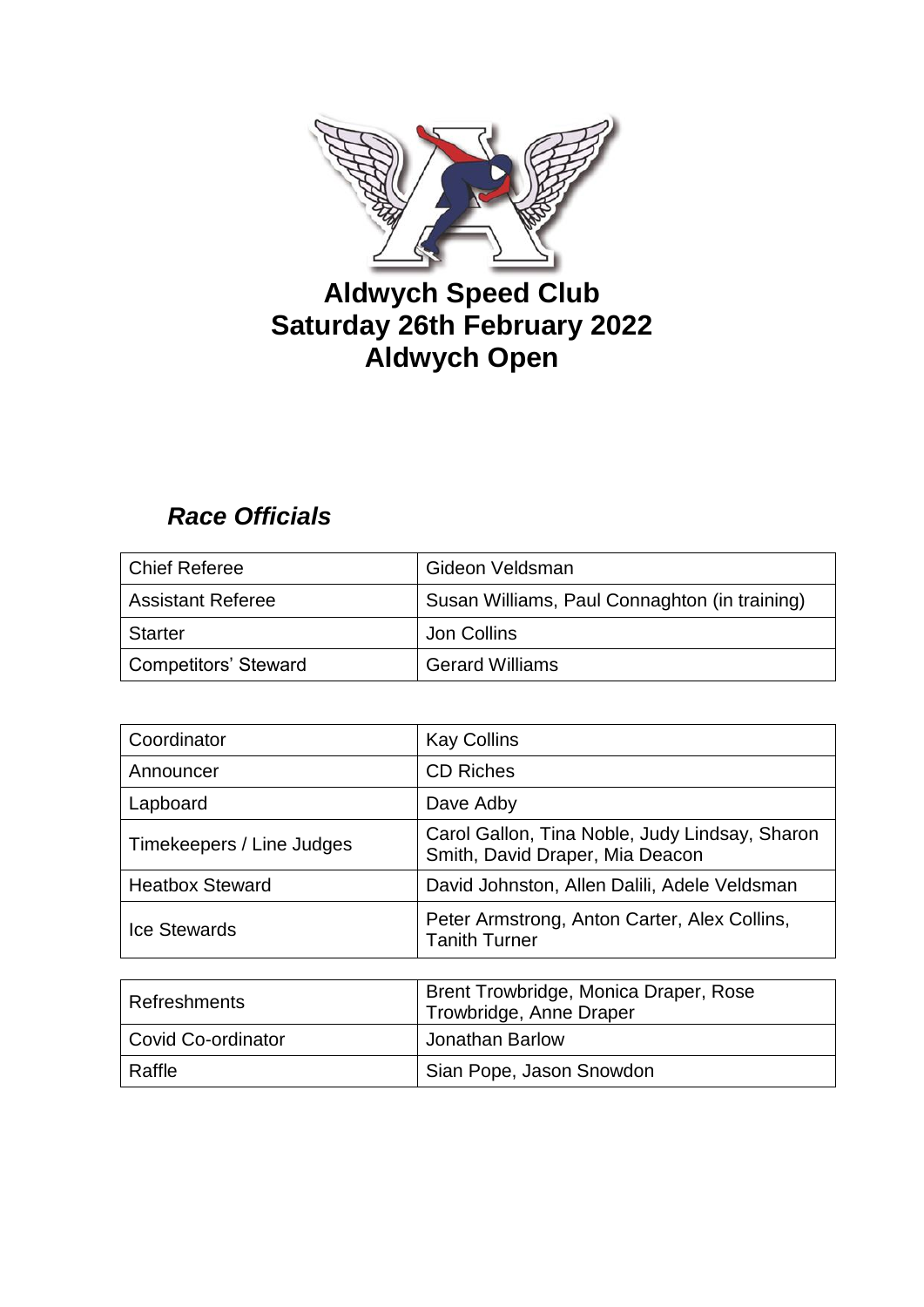## **Rules of Competition**

The racing will be in 2 groups:

- Group 1 fastest 13 skaters taken from pb's on nirc.info
- Group  $2$  remaining 13 skaters

### **Group 1 (13 skaters)**

3 x 500m Handicap Heats

Qualification:  $1^{st}$  + 2 x fastest  $2^{nd}$  to 'A' Final, 1 x  $2^{nd}$  +  $3^{rd}$  to 'B' Final, Rest to 'C' Final. [Handicap – The skater with the slowest pb in the race will start on scratch (red line) and skate 500m (4.5 laps). Each subsequent skater, based on the next slowest pb in the race, will start approx. 3m behind the previous skater and skate 500m (4.5 laps) plus their distance back from scratch.]

#### 3 x 500m Handicap Finals

[Handicap – The skater with the slowest pb in the race will start on scratch (red line) and skate 500m (4.5 laps). Each subsequent skater, based on the next slowest pb in the race, will start approx. 3m behind the previous skater and skate 500m (4.5 laps) plus their distance back from scratch. Positions in the finals do not count towards the overall classification.]

3 x 500m Heats Qualification:  $1^{st}$  + 2 x fastest  $2^{nd}$  to 'A' Final, 1 x  $2^{nd}$  +  $3^{rd}$  to 'B' Final, Rest to 'C' Final.

3 x 500m Final Points Awarded to top 8 skaters: 34, 21, 13, 8, 5, 3, 2, 1.

2 x 1000m Heats Qualification: 7 fastest times across the 2 heats qualify for the 'A' Final, Rest to 'B' Final

2 x 1000m Finals

Points Awarded to top 8 skaters: 34, 21, 13, 8, 5, 3, 2, 1.

Awards:  $1^{st}$ ,  $2^{nd}$  &  $3^{rd}$  total points from the 2 finals. Any ties settled by higher position in 1000m distance. The rest will be determined by CDR. (Note: A penalty in the 'A' final receives same number of points as  $1<sup>st</sup>$  in the 'B' Final)

### **Group 2 (13 skaters)**

3 x 500m Handicap Heats

Qualification:  $1^{st}$  + 2 x fastest  $2^{nd}$  to 'A' Final, 1 x  $2^{nd}$  +  $3^{rd}$  to 'B' Final, Rest to 'C' Final. [Handicap – The skater with the slowest pb in the race will start on scratch (red line) and skate 500m (4.5 laps). Each subsequent skater, based on the next slowest pb in the race, will start approx. 3m behind the previous skater and skate 500m (4.5 laps) plus their distance back from scratch.]

#### 3 x 500m Handicap Finals

[Handicap – The skater with the slowest pb in the race will start on scratch (red line) and skate 500m (4.5 laps). Each subsequent skater, based on the next slowest pb in the race, will start approx. 3m behind the previous skater and skate 500m (4.5 laps)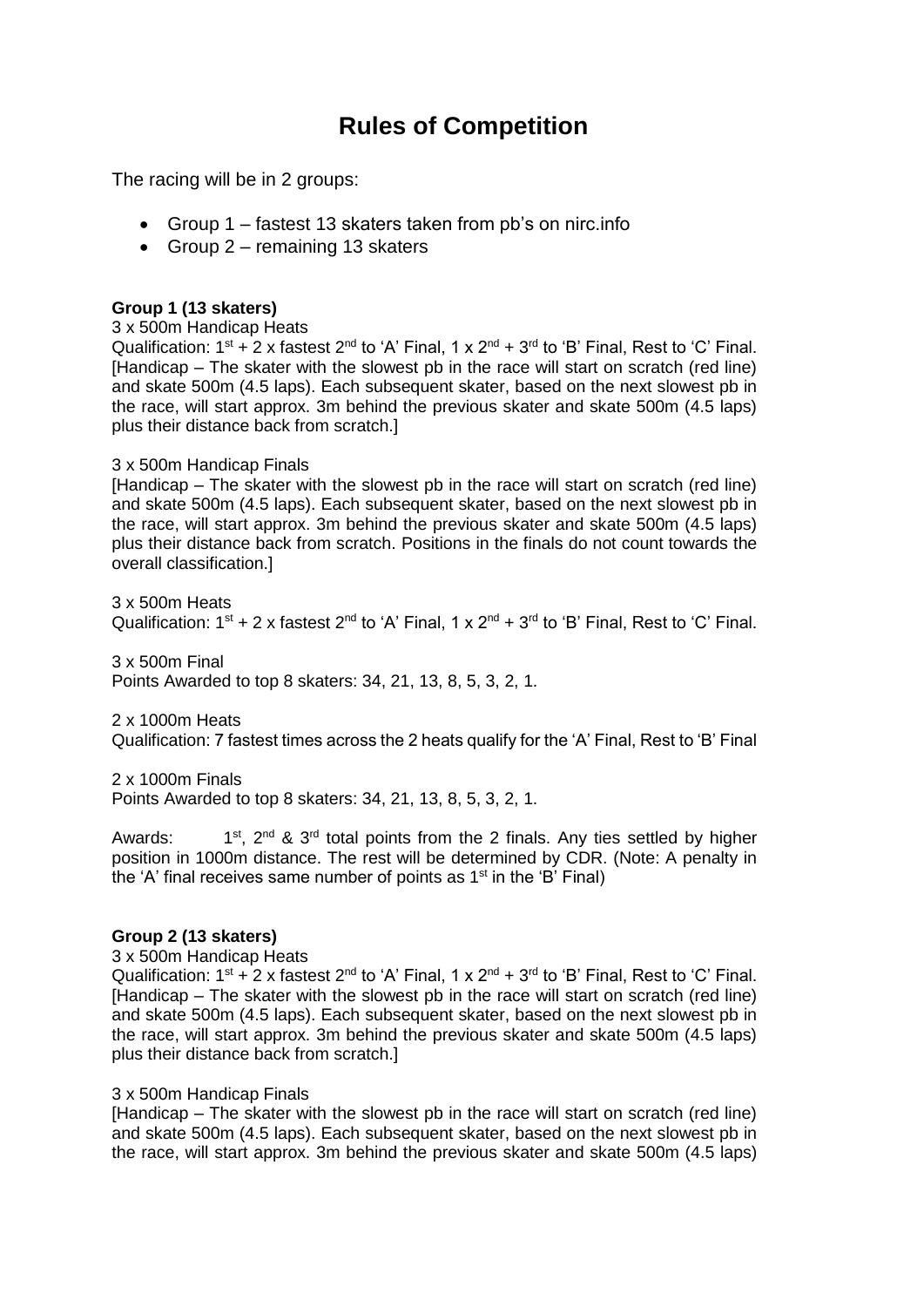plus their distance back from scratch. Positions in the finals do not count towards the overall classification.]

3 x 500m Heats Qualification:  $1^{st}$  + 2 x fastest  $2^{nd}$  to 'A' Final, 1 x  $2^{nd}$  +  $3^{rd}$  to 'B' Final, Rest to 'C' Final.

3 x 500m Final Points Awarded to top 8 skaters: 34, 21, 13, 8, 5, 3, 2, 1.

2 x 777m Heats Qualification: 7 fastest times across the 2 heats qualify for the 'A' Final, Rest to 'B' Final

2 x 777m Finals Points Awarded to top 8 skaters: 34, 21, 13, 8, 5, 3, 2, 1.

Awards:  $1<sup>st</sup>$ ,  $2<sup>nd</sup>$  &  $3<sup>rd</sup>$  total points from the 2 finals. Any ties settled by higher position in 777m distance. The rest will be determined by CDR. (Note: A penalty in the 'A' final receives same number of points as  $1<sup>st</sup>$  in the 'B' Final)

#### **Novices (2 skaters)**

The novices will skate in demonstration races and will be held alongside the main competition. There be no prizes for this group.

2 x 222m, 2 x 333m, 2 x 500m

Held under BIS Rules & Regulations.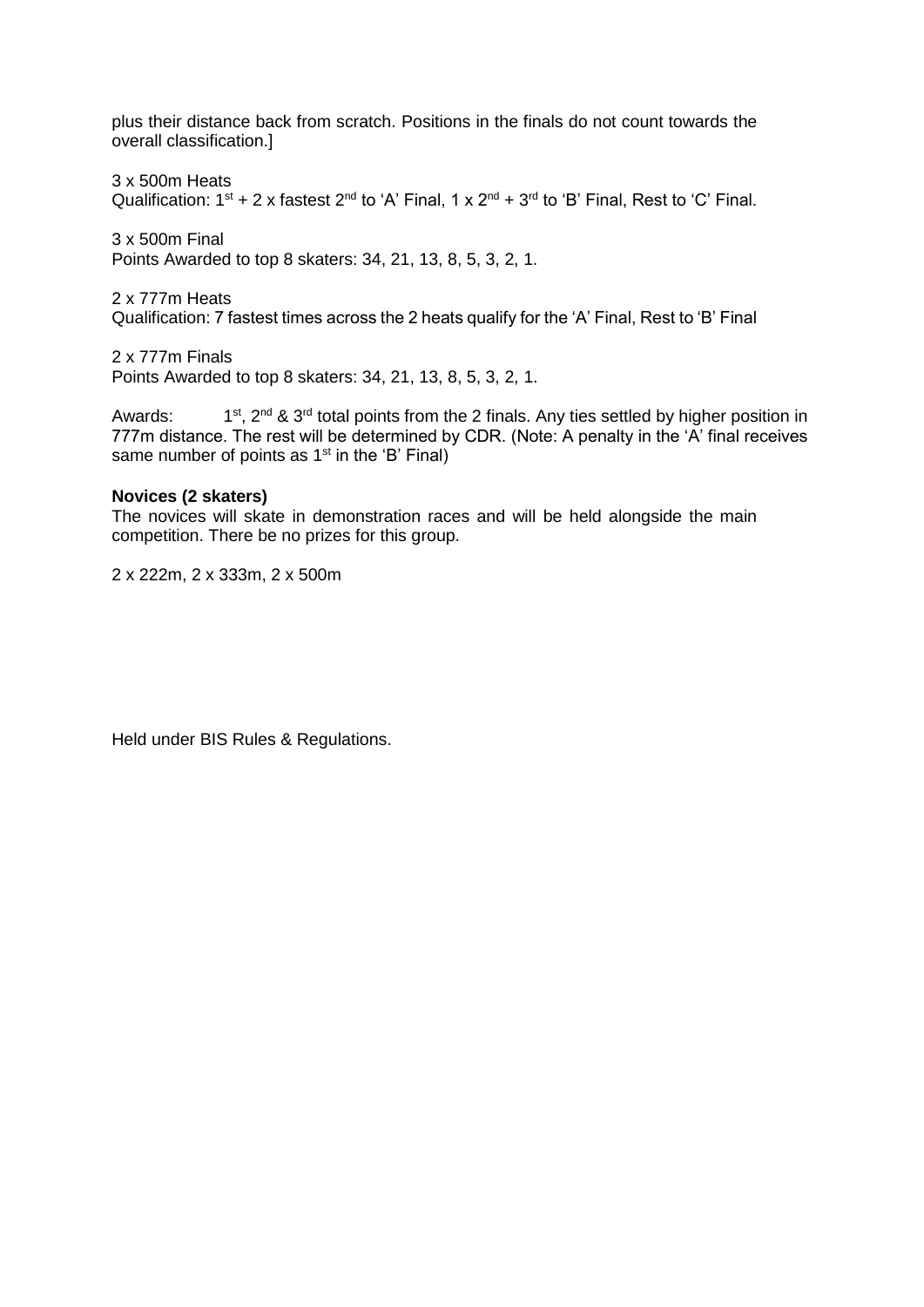## **SCHEDULE**

| 17:00 | Team Leaders Meeting |                         |
|-------|----------------------|-------------------------|
| 17:15 | Pads On              |                         |
| 17:20 | Warm Up              | Group 2 + Novice        |
| 17:25 | Warm Up              | Group 1                 |
| 17:33 | 500m Handicap Heats  | 7 x 500m                |
| 17:53 | Ice Clean            |                         |
| 18:06 | 500m Handicap Finals | 6 x 500m, 1 x 333m      |
| 18:26 | 500m Heats           | 6 x 500m, 1 x 222m      |
| 18:45 | Ice Clean            |                         |
| 18:58 | 500m Finals          | 6 x 500m, 1 x 222m      |
| 19:17 | 1000m/777m Heats     | 2x1000m, 2x777m, 1x333m |
| 19:37 | Ice Clean            |                         |
| 19:50 | 1000m/777m Finals    | 2x1000m, 2x777m, 1x500m |
| 20:10 | Pads Off             |                         |
| 20:15 | Finish               |                         |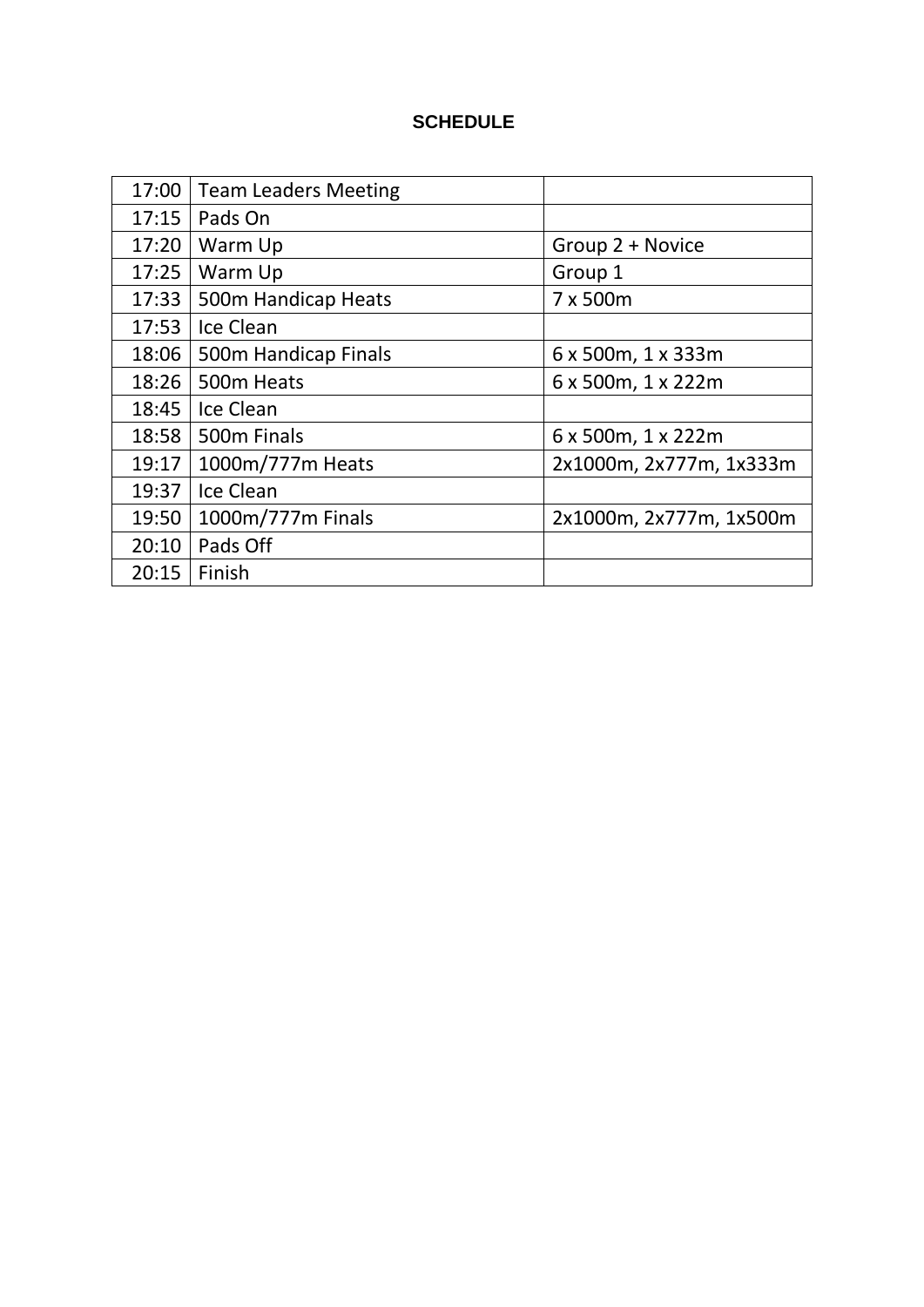# **List of Competitors**

### **ALDWYCH**

| 1  | 159 | Joseph Armstrong        | Jun C  |
|----|-----|-------------------------|--------|
| 2  | 129 | <b>Albie Barlow</b>     | Jun D  |
| 3  | 298 | Julia Branagan          | Master |
| 4  | 195 | <b>Tuesday Burridge</b> | Jun E  |
| 5  | 242 | Peter Carr              | Master |
| 6  | 290 | <b>Theo Collins</b>     | Jun A  |
| 7  | 267 | Dante Dalili            | Jun C  |
| 8  | 7   | Lloyd Duncan            | Men    |
| 9  | 801 | Raphael Fairer          | Nov    |
| 10 | 802 | <b>Scarlett Farrar</b>  | Nov    |
| 11 | 193 | Alfie Johnston          | Jun C  |
| 12 | 132 | Solomon Prempeh         | Men    |
| 13 | 220 | <b>Tom Smith</b>        | Jun C  |
| 14 | 275 | Alexandra Snowdon       | Jun C  |
| 15 | 233 | Daniel Trowbridge       | Jun E  |
| 16 | 222 | Zayyah Wright           | Jun F  |
| 17 | 224 | Pasha Lashgari          | Jun A  |
|    |     |                         |        |

### **MOHAWKS**

|  | 1 286 Charlotte Hayward | Ladies |
|--|-------------------------|--------|
|  | 2 185 Ronan Hearn       | Jun E  |

### **SHEFFIELD**

| $\mathbf{1}$   | 15  | <b>Matt Gardner</b>     | Men    |
|----------------|-----|-------------------------|--------|
|                |     | 2 261 Cohen Gray Buffey | Jun E  |
|                |     | 3 260 Savi Gray Buffey  | Jun D  |
|                |     | 4 39 Fern Taylor        | Ladies |
| 5 <sub>1</sub> | -33 | <b>Keith Wright</b>     | Master |

### **NOTTINGHAM**

|  | 1 49 Kyle Ross-Waddell | Sen   |
|--|------------------------|-------|
|  | 2 262 Lucy McKee       | Jun B |

## **ALTRINCHAM**

|  | 1 293 Oliver Sherard-Bornshin Jun C |       |
|--|-------------------------------------|-------|
|  | 2 232 Isla O'Hara                   | Jun C |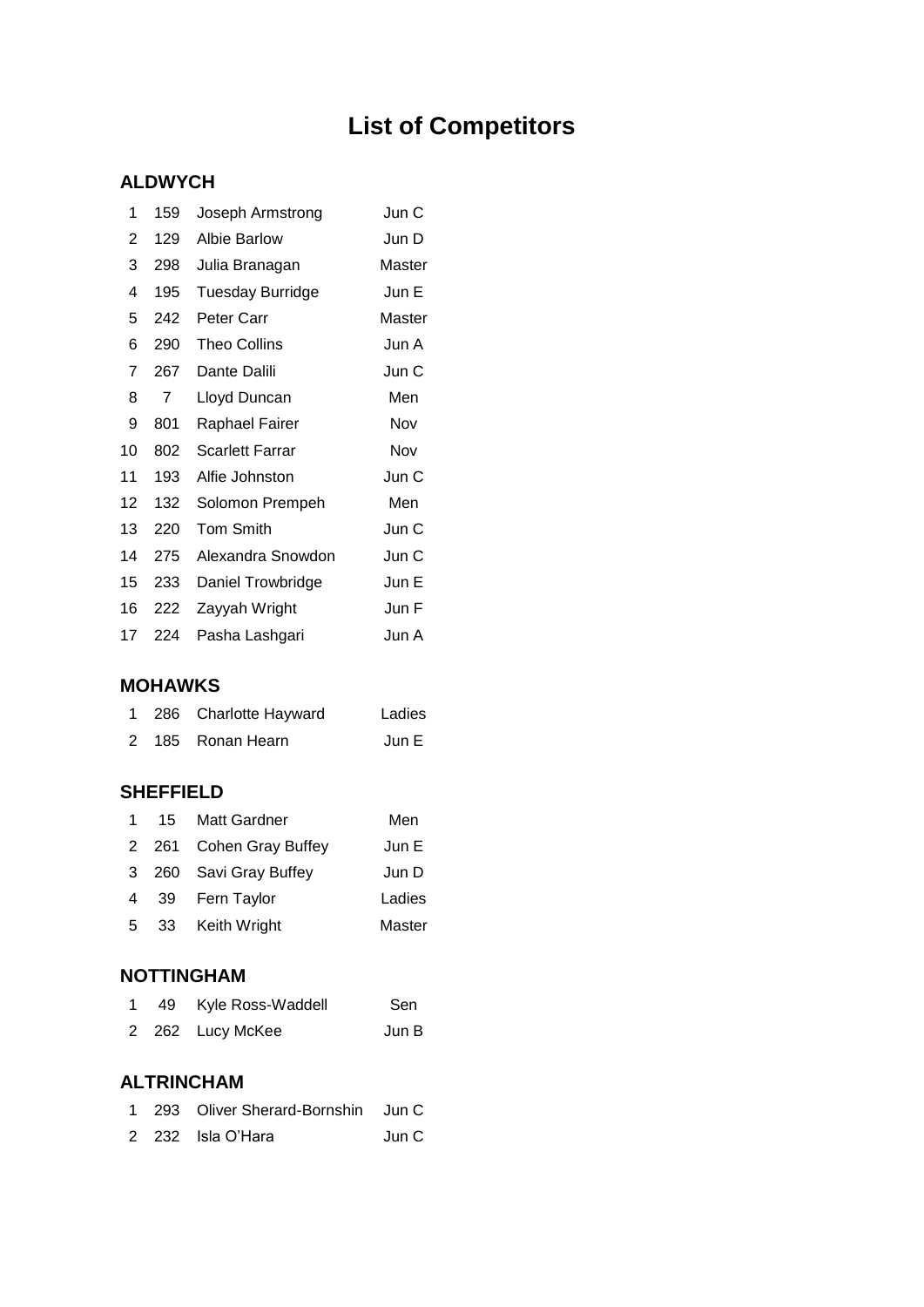# **Racing Groups**

| Group 1                |     | Group 1             |  |  |  |  |
|------------------------|-----|---------------------|--|--|--|--|
| 1                      | 49  | Kyle Ross-Waddell   |  |  |  |  |
| $\overline{2}$         | 132 | Solomon Prempeh     |  |  |  |  |
| 3                      | 290 | <b>Theo Collins</b> |  |  |  |  |
| 4                      | 15  | Matt Gardner        |  |  |  |  |
| 5                      | 286 | Charlotte Hayward   |  |  |  |  |
| 6                      | 159 | Joseph Armstrong    |  |  |  |  |
| $\overline{7}$         | 7   | Lloyd Duncan        |  |  |  |  |
| 8                      | 242 | Peter Carr          |  |  |  |  |
| 9                      | 275 | Alexandra Snowdon   |  |  |  |  |
| 10 <sup>1</sup><br>129 |     | <b>Albie Barlow</b> |  |  |  |  |
| 11                     | 39  | Fern Taylor         |  |  |  |  |
| 12                     | 33  | Keith Wright        |  |  |  |  |
| 13                     | 260 | Savi Gray Buffey    |  |  |  |  |
|                        |     |                     |  |  |  |  |
| Group <sub>2</sub>     |     | Group <sub>2</sub>  |  |  |  |  |
| 1                      | 261 | Cohen Gray Buffey   |  |  |  |  |
| $\overline{2}$         | 233 | Daniel Trowbridge   |  |  |  |  |
| 3                      | 224 | Pasha Lashgari      |  |  |  |  |
| 4                      | 262 | Lucy McKee          |  |  |  |  |
| 5                      | 267 | Dante Dalili        |  |  |  |  |
| 6                      | 220 | <b>Tom Smith</b>    |  |  |  |  |
| $\overline{7}$         | 193 | Alfie Johnston      |  |  |  |  |

- 293 Oliver Sherard-Bornshin
- 298 Julia Branagan
- 232 Isla O'Hara
- 195 Tuesday Burridge
- 222 Zayyah Wright
- 185 Ronan Hearn

| <b>Novice</b> |     | Novice                 |  |  |  |
|---------------|-----|------------------------|--|--|--|
| 1             | 801 | <b>Raphael Fairer</b>  |  |  |  |
| 2             | 802 | <b>Scarlett Farrar</b> |  |  |  |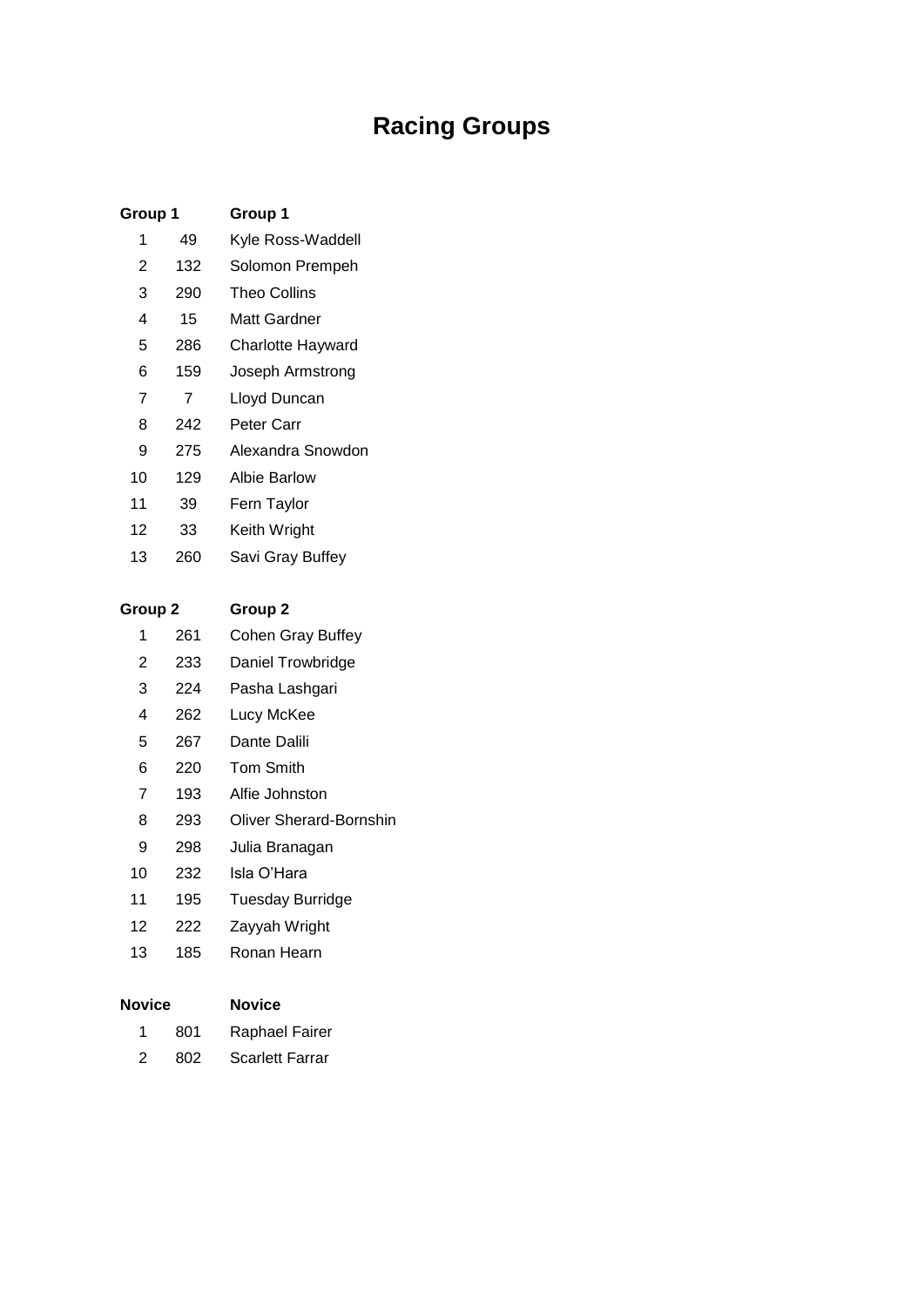| Heat 1            |                                                            | Round 1    |                | Group 2          |                         | Heat $ 2 $ |                                                            |            |                         | Group 2            |  |
|-------------------|------------------------------------------------------------|------------|----------------|------------------|-------------------------|------------|------------------------------------------------------------|------------|-------------------------|--------------------|--|
|                   | Heat - Handicap                                            |            | Dist           | 500m             |                         |            | Heat - Handicap                                            |            | Dist                    | 500m               |  |
|                   |                                                            |            |                |                  |                         |            |                                                            |            |                         |                    |  |
| No.               | Name                                                       | Club       | Pos            | <b>Time</b>      |                         | No.        | Name                                                       | Club       | Pos                     | Time               |  |
|                   | 261 Cohen Gray Buffey                                      | <b>SHF</b> | 1              | 57.56            |                         |            | 233 Daniel Trowbridge                                      | <b>ALD</b> | $\mathbf{1}$            | 56.72              |  |
|                   | 220 Tom Smith                                              | <b>ALD</b> | $\overline{2}$ | 1:07.41          |                         |            | 267 Dante Dalili                                           | <b>ALD</b> | $\overline{c}$          | 57.68              |  |
|                   | 222 Zayyah Wright                                          | <b>ALD</b> | 3              | 1:08.71          |                         |            | 293 Oliver Sherard-Borns ALT                               |            | 3                       | 1:04.86            |  |
|                   | 193 Alfie Johnston                                         | <b>ALD</b> | $\overline{4}$ | 1:11.66          |                         |            | 195 Tuesday Burridge                                       | ALD        | $\overline{4}$          | $1:11.03 \times$   |  |
|                   | 185 Ronan Hearn                                            | <b>MOH</b> | 5 <sup>1</sup> | $1:23.48 \times$ |                         |            |                                                            |            |                         |                    |  |
|                   | 1st + 2x2nd to 'A' Final, 1x2nd, 3rd to 'B' Final, Rest to |            |                |                  |                         |            | 1st + 2x2nd to 'A' Final, 1x2nd, 3rd to 'B' Final, Rest to |            |                         |                    |  |
|                   |                                                            |            |                |                  |                         |            |                                                            |            |                         |                    |  |
| C' Final          |                                                            |            |                |                  |                         | C' Final   |                                                            |            |                         |                    |  |
| Heat $ 3 $        |                                                            |            |                | Group 2          |                         | Heat 4     |                                                            |            |                         | Group 1            |  |
|                   | <b>Heat - Handicap</b>                                     |            | <b>Dist</b>    | 500m             |                         |            | Heat - Handicap                                            |            | <b>Dist</b>             | 500m               |  |
| No.               | Name                                                       | Club       | Pos            | <b>Time</b>      |                         | No.        | <b>Name</b>                                                | Club       | Pos                     | <b>Time</b>        |  |
|                   | 224 Pasha Lashgari                                         | <b>ALD</b> | $\mathbf{1}$   | 57.49            |                         |            | 49 Kyle Ross-Waddell                                       | <b>NOT</b> | $\mathbf{1}$            | 1:00.64 extra lap  |  |
|                   | 262 Lucy McKee                                             | <b>NOT</b> | $\overline{2}$ | 57.85            |                         |            | 159 Joseph Armstrong                                       | <b>ALD</b> | $\overline{c}$          | 1:01.75            |  |
|                   | 232 Isla O'Hara                                            | <b>ALT</b> | 3              | 1:07.34          |                         |            | 7 Lloyd Duncan                                             | <b>ALD</b> | 3                       | 1:04.56            |  |
|                   | 298 Julia Branagan                                         | <b>ALD</b> | <b>DNF</b>     |                  | $\overline{\mathsf{x}}$ |            | 260 Savi Gray Buffey                                       | SHF        | $\overline{4}$          | $1:05.56 \times$   |  |
|                   |                                                            |            |                |                  |                         |            |                                                            |            |                         |                    |  |
|                   |                                                            |            |                |                  |                         |            | 33 Keith Wright                                            | <b>SHF</b> | 5                       | 1:12.43            |  |
|                   | 1st + 2x2nd to 'A' Final, 1x2nd, 3rd to 'B' Final, Rest to |            |                |                  |                         |            | 1st + 2x2nd to 'A' Final, 1x2nd, 3rd to 'B' Final, Rest to |            |                         |                    |  |
| C' Final          |                                                            |            |                |                  |                         | C' Final   |                                                            |            |                         |                    |  |
| Heat $5$          |                                                            |            |                | Group 1          |                         | Heat $6$   |                                                            |            |                         | Group 1            |  |
|                   | Heat - Handicap                                            |            | <b>Dist</b>    | 500m             |                         |            | Heat - Handicap                                            |            | Dist                    | 500m               |  |
| No.               | <b>Name</b>                                                | Club       | Pos            | <b>Time</b>      |                         | No.        | <b>Name</b>                                                | Club       | Pos                     | <b>Time</b>        |  |
|                   | 132 Solomon Prempeh                                        | <b>ALD</b> | $\mathbf{1}$   | 48.05            |                         |            | 15 Matt Gardner                                            | SHF        | $\mathbf{1}$            | 46.42              |  |
|                   | 39 Fern Taylor                                             | <b>SHF</b> | $\overline{2}$ | 52.52 x          |                         |            | 290 Theo Collins                                           | <b>ALD</b> | $\overline{2}$          | 47.19              |  |
|                   | 242 Peter Carr                                             | <b>ALD</b> | 3              | 52.67 ADV        |                         |            | 129 Albie Barlow                                           | ALD        | 3                       | 50.46 x            |  |
|                   |                                                            |            |                |                  |                         |            |                                                            |            |                         |                    |  |
|                   | 286 Charlotte Hayward                                      | <b>MOH</b> | <b>PEN</b>     |                  |                         |            | 275 Alexandra Snowdon                                      | <b>ALD</b> | $\overline{4}$          | 51.28              |  |
|                   | 1st + 2x2nd to 'A' Final, 1x2nd, 3rd to 'B' Final, Rest to |            |                |                  |                         |            | 1st + 2x2nd to 'A' Final, 1x2nd, 3rd to 'B' Final, Rest to |            |                         |                    |  |
| C' Final          |                                                            |            |                |                  |                         | C' Final   |                                                            |            |                         |                    |  |
| Heat <sub>7</sub> |                                                            |            |                |                  |                         | Heat $ 8 $ |                                                            | Round 2    |                         | Group 2            |  |
|                   | <b>Novice</b>                                              |            | <b>Dist</b>    | 500m             |                         |            | Final C - Handicap                                         |            | Dist                    | 500m               |  |
| No.               | <b>Name</b>                                                | Club       | Pos            | <b>Time</b>      |                         | No.        | <b>Name</b>                                                | Club       | Pos                     | <b>Time</b>        |  |
|                   | 801 Raphael Fairer                                         | <b>ALD</b> | 1              | 1:08.42          |                         |            | 193 Alfie Johnston                                         | <b>ALD</b> | $\mathbf{1}$            | 1:06.76            |  |
|                   | 802 Scarlett Farrar                                        | <b>ALD</b> | $\overline{2}$ | 1:22.40          |                         |            | 298 Julia Branagan                                         | <b>ALD</b> | $\overline{2}$          | $1:08.09 \times$   |  |
|                   |                                                            |            |                |                  |                         |            | 195 Tuesday Burridge                                       | <b>ALD</b> | 3                       | 1:17.37            |  |
|                   |                                                            |            |                |                  |                         |            | 185 Ronan Hearn                                            | <b>MOH</b> | $\overline{4}$          |                    |  |
|                   |                                                            |            |                |                  |                         |            |                                                            |            |                         | 1:21.53            |  |
|                   |                                                            |            |                |                  |                         |            |                                                            |            |                         |                    |  |
|                   |                                                            |            |                |                  |                         |            |                                                            |            |                         |                    |  |
| Heat $ 9 $        |                                                            |            |                | Group 2          |                         | Heat 10    |                                                            |            |                         | Group <sub>2</sub> |  |
|                   | Final B - Handicap                                         |            | <b>Dist</b>    | 500m             |                         |            | Final A - Handicap                                         |            | <b>Dist</b>             | 500m               |  |
| No.               | Name                                                       | Club       | Pos            | Time             |                         | No.        | Name                                                       | Club       | Pos                     | <b>Time</b>        |  |
|                   | 220 Tom Smith                                              | <b>ALD</b> | $\mathbf{1}$   | 1:02.41          |                         |            | 262 Lucy McKee                                             | <b>NOT</b> | 1                       | 56.95 x            |  |
|                   | 293 Oliver Sherard-Borns ALT                               |            | $\overline{2}$ | 1:04.97          |                         |            | 224 Pasha Lashgari                                         | <b>ALD</b> | $\overline{c}$          | 58.34              |  |
|                   | 232 Isla O'Hara                                            | <b>ALT</b> | 3              | 1:08.39          |                         |            | 261 Cohen Gray Buffey                                      | SHF        | 3                       | 1:01.57            |  |
|                   |                                                            | <b>ALD</b> | 4              |                  |                         |            |                                                            |            |                         |                    |  |
|                   | 222 Zayyah Wright                                          |            |                | $1:11.78 \times$ |                         |            | 233 Daniel Trowbridge                                      | <b>ALD</b> | 4                       | 1:02.85            |  |
|                   |                                                            |            |                |                  |                         |            | 267 Dante Dalili                                           | <b>ALD</b> | <b>DNF</b>              |                    |  |
|                   |                                                            |            |                |                  |                         |            |                                                            |            |                         |                    |  |
| Heat 11           |                                                            |            |                | Group 1          |                         | Heat 12    |                                                            |            |                         | Group 1            |  |
|                   | Final C - Handicap                                         |            | <b>Dist</b>    | 500m             |                         |            | Final B - Handicap                                         |            | Dist                    | 500m               |  |
| No.               | Name                                                       | Club       | Pos            | Time             |                         | No.        | <b>Name</b>                                                | Club       | Pos                     | Time               |  |
|                   | 286 Charlotte Hayward                                      | <b>MOH</b> | 1              | 49.95            |                         |            | 290 Theo Collins                                           | <b>ALD</b> | 1                       | 48.76              |  |
|                   | 275 Alexandra Snowdon                                      | <b>ALD</b> | 2              | 50.75 x          |                         |            | 129 Albie Barlow                                           | ALD        | $\overline{\mathbf{c}}$ | 51.78              |  |
|                   | 260 Savi Gray Buffey                                       | <b>SHF</b> | 3              | 53.44            |                         |            | 39 Fern Taylor                                             | <b>SHF</b> | 3                       | 52.21 x            |  |
|                   | 33 Keith Wright                                            | SHF        | 4              | 53.47            |                         |            | 7 Lloyd Duncan                                             | ALD        | 4                       | 52.34              |  |
|                   |                                                            |            |                |                  |                         |            |                                                            |            |                         |                    |  |
|                   |                                                            |            |                |                  |                         |            |                                                            |            |                         |                    |  |
|                   |                                                            |            |                |                  |                         |            |                                                            |            |                         |                    |  |
| Heat 13           |                                                            |            |                | Group 1          |                         | Heat 14    |                                                            |            |                         |                    |  |
|                   | Final A - Handicap                                         |            | Dist           | 500m             |                         |            | <b>Novice</b>                                              |            | Dist                    | 333m               |  |
| No.               | <b>Name</b>                                                | Club       | Pos            | Time             |                         | No.        | Name                                                       | Club       | Pos                     | Time               |  |
|                   | 132 Solomon Prempeh                                        | <b>ALD</b> | 1              | 44.99            |                         |            | 802 Scarlett Farrar                                        | <b>ALD</b> | 1                       | 47.56              |  |
|                   | 49 Kyle Ross-Waddell                                       | <b>NOT</b> | 2              | 45.57            |                         |            | 801 Raphael Fairer                                         | ALD        | $\overline{2}$          | 47.78              |  |
|                   | 15 Matt Gardner                                            | <b>SHF</b> | 3              | 46.77            |                         |            |                                                            |            |                         |                    |  |
|                   | 159 Joseph Armstrong                                       | <b>ALD</b> | 4              | 48.54            |                         |            |                                                            |            |                         |                    |  |
|                   | 242 Peter Carr                                             | <b>ALD</b> | 5              | $56.43 \times$   |                         |            |                                                            |            |                         |                    |  |
|                   |                                                            |            |                |                  |                         |            |                                                            |            |                         |                    |  |
|                   |                                                            |            |                |                  |                         |            |                                                            |            |                         |                    |  |

 $X =$  started on scratch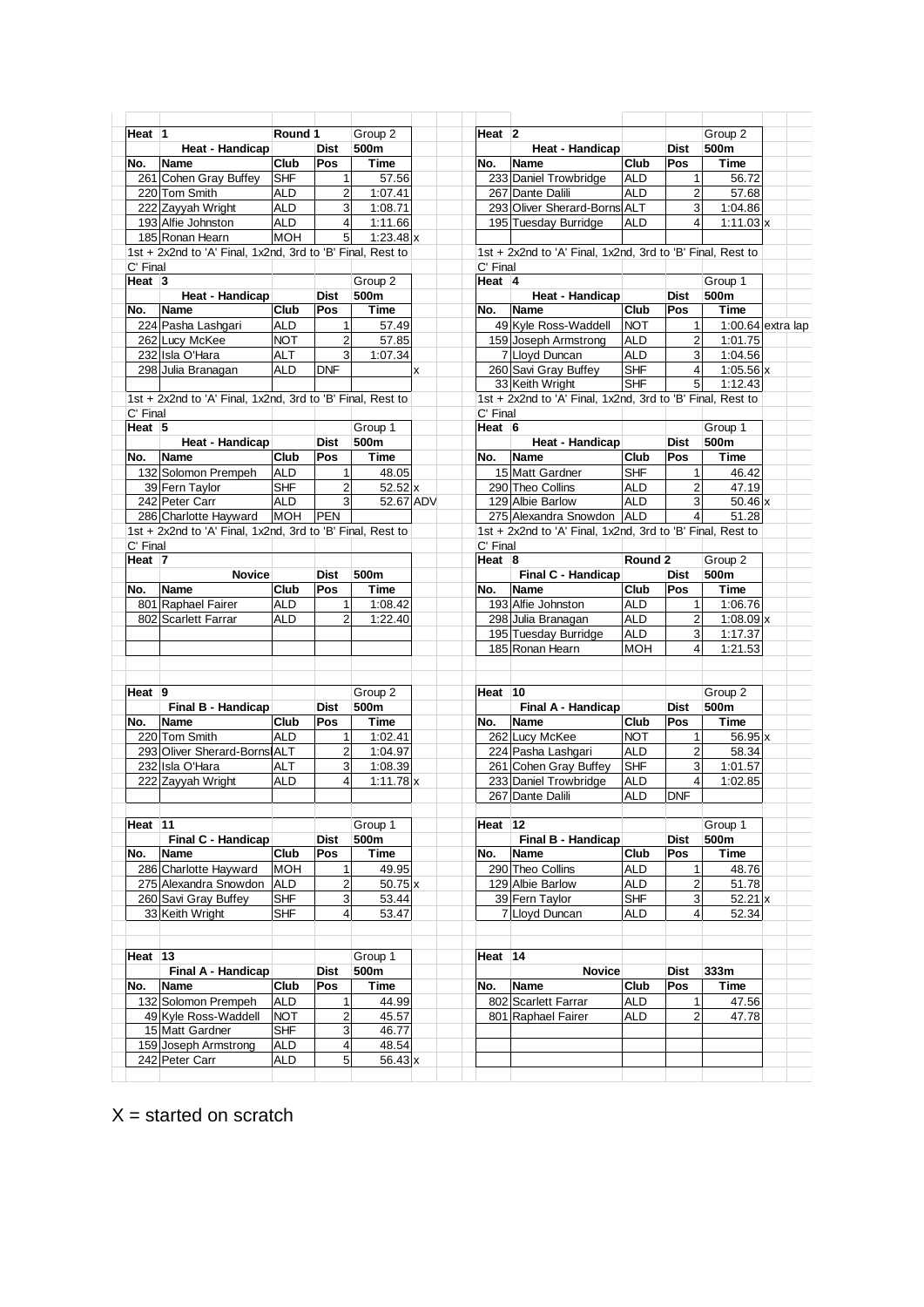| Heat 15                                 |                                                            |                          |                         | Group 2     | Heat 16            |                                                            |            |                         | Group 2                              |
|-----------------------------------------|------------------------------------------------------------|--------------------------|-------------------------|-------------|--------------------|------------------------------------------------------------|------------|-------------------------|--------------------------------------|
|                                         | <b>Heat</b>                                                |                          | <b>Dist</b>             | 500m        |                    | Heat                                                       |            | Dist                    | 500m                                 |
| No.                                     | <b>Name</b>                                                | <b>Club</b>              | Pos                     | Time        | No.                | Name                                                       | Club       | Pos                     | <b>Time</b>                          |
|                                         | 233 Daniel Trowbridge                                      | <b>ALD</b>               | 1                       | 57.85       |                    | 261 Cohen Gray Buffey                                      | <b>SHF</b> | 1                       | 54.94                                |
|                                         | 220 Tom Smith                                              | ALD                      | 2                       | 1:01.90     |                    | 267 Dante Dalili                                           | <b>ALD</b> | $\overline{2}$          | 56.37                                |
|                                         | 222 Zayyah Wright                                          | <b>ALD</b>               | 3                       | 1:09.42     |                    | 193 Alfie Johnston                                         | <b>ALD</b> | 3                       | 1:01.77                              |
|                                         | 232 Isla O'Hara                                            | ALT                      | 4                       | 1:20.81     |                    | 195 Tuesday Burridge                                       | <b>ALD</b> | 4                       | 1:15.03                              |
|                                         | 185 Ronan Hearn                                            | <b>MOH</b>               | $\mathbf 5$             | 1:28.07     |                    |                                                            |            |                         |                                      |
|                                         |                                                            |                          |                         |             |                    |                                                            |            |                         |                                      |
|                                         | 1st + 2x2nd to 'A' Final, 1x2nd, 3rd to 'B' Final, Rest to |                          |                         |             |                    | 1st + 2x2nd to 'A' Final, 1x2nd, 3rd to 'B' Final, Rest to |            |                         |                                      |
| C' Final                                |                                                            |                          |                         |             | C' Final           |                                                            |            |                         |                                      |
| Heat $ 17 $                             |                                                            |                          |                         | Group 2     | Heat 18            |                                                            |            |                         | Group 1                              |
|                                         | Heat                                                       |                          | <b>Dist</b>             | 500m        |                    | Heat                                                       |            | <b>Dist</b>             | 500m                                 |
| No.                                     | Name                                                       | Club                     | Pos                     | Time        | No.                | Name                                                       | Club       | Pos                     | Time                                 |
|                                         | 224 Pasha Lashgari                                         | <b>ALD</b>               | 1                       | 56.37       |                    | 132 Solomon Prempeh                                        | <b>ALD</b> | 1                       | 47.32                                |
|                                         | 262 Lucy McKee                                             | <b>NOT</b>               | $\overline{2}$          | 57.69       |                    | 159 Joseph Armstrong                                       | <b>ALD</b> | $\overline{2}$          | 48.82                                |
|                                         | 293 Oliver Sherard-Borns ALT                               |                          | 3                       | 1:01.38     |                    | 129 Albie Barlow                                           | <b>ALD</b> | 3                       | 50.74                                |
|                                         | 298 Julia Branagan                                         | <b>ALD</b>               | $\overline{4}$          | 1:07.38     |                    | 33 Keith Wright                                            | <b>SHF</b> | <b>DNF</b>              |                                      |
|                                         | 1st + 2x2nd to 'A' Final, 1x2nd, 3rd to 'B' Final, Rest to |                          |                         |             |                    | 1st + 2x2nd to 'A' Final, 1x2nd, 3rd to 'B' Final, Rest to |            |                         |                                      |
| C' Final                                |                                                            |                          |                         |             | C' Final           |                                                            |            |                         |                                      |
| Heat $ 19$                              |                                                            |                          |                         | Group 1     | Heat 20            |                                                            |            |                         | Group 1                              |
|                                         |                                                            |                          | <b>Dist</b>             | 500m        |                    |                                                            |            | <b>Dist</b>             | 500m                                 |
|                                         | Heat                                                       |                          |                         |             |                    | Heat                                                       |            |                         |                                      |
| No.                                     | <b>Name</b>                                                | Club                     | Pos                     | <b>Time</b> | No.                | Name                                                       | Club       | Pos                     | <b>Time</b>                          |
|                                         | 286 Charlotte Hayward                                      | <b>MOH</b>               | 1                       | 49.66       |                    | 49 Kyle Ross-Waddell                                       | <b>NOT</b> | $\mathbf{1}$            | 44.69                                |
|                                         | 290 Theo Collins                                           | ALD                      | 2                       | 50.69       |                    | 15 Matt Gardner                                            | <b>SHF</b> | 2                       | 45.08                                |
|                                         | 7 Lloyd Duncan                                             | <b>ALD</b>               | 3                       | 51.81       |                    | 275 Alexandra Snowdon ALD                                  |            | 3                       | 51.21                                |
|                                         | 39 Fern Taylor                                             | <b>SHF</b>               | 4                       | 52.19       |                    | 242 Peter Carr                                             | <b>ALD</b> | $\overline{\mathbf{4}}$ | 51.54                                |
|                                         | 260 Savi Gray Buffey                                       | <b>SHF</b>               | 5                       | 53.92       |                    |                                                            |            |                         |                                      |
|                                         | 1st + 2x2nd to 'A' Final, 1x2nd, 3rd to 'B' Final, Rest to |                          |                         |             |                    | 1st + 2x2nd to 'A' Final, 1x2nd, 3rd to 'B' Final, Rest to |            |                         |                                      |
| C' Final                                |                                                            |                          |                         |             | C' Final           |                                                            |            |                         |                                      |
| Heat 21                                 |                                                            |                          |                         |             | Heat 22            |                                                            | Round 4    |                         | Group 2                              |
|                                         | <b>Novice</b>                                              |                          | <b>Dist</b>             | 222m        |                    | <b>Final C</b>                                             |            | <b>Dist</b>             | 500m                                 |
|                                         |                                                            |                          | Pos                     |             |                    |                                                            |            | Pos                     |                                      |
| No.                                     | Name                                                       | Club                     |                         | Time        | No.                | <b>Name</b>                                                | Club       |                         | Time                                 |
|                                         | 802 Scarlett Farrar                                        | ALD                      | 1                       | 34.41       |                    | 232 Isla O'Hara                                            | <b>ALT</b> | 1                       | 1:08.03                              |
|                                         | 801 Raphael Fairer                                         | ALD                      | $\overline{2}$          | 37.31       |                    | 298 Julia Branagan                                         | <b>ALD</b> | $\overline{2}$          | 1:08.53                              |
|                                         |                                                            |                          |                         |             |                    | 195 Tuesday Burridge                                       | <b>ALD</b> | 3                       | 1:11.59                              |
|                                         |                                                            |                          |                         |             |                    | 185 Ronan Hearn                                            | <b>MOH</b> | 4                       | 1:25.50                              |
|                                         |                                                            |                          |                         |             |                    |                                                            |            |                         |                                      |
|                                         |                                                            |                          |                         |             |                    |                                                            |            |                         |                                      |
| Heat 23                                 |                                                            |                          |                         | Group 2     | Heat <sub>24</sub> |                                                            |            |                         |                                      |
|                                         | <b>Final B</b>                                             |                          |                         |             |                    |                                                            |            |                         | Group <sub>2</sub>                   |
|                                         |                                                            |                          |                         |             |                    |                                                            |            |                         |                                      |
|                                         | <b>Name</b>                                                |                          | Dist                    | 500m        |                    | <b>Final A</b>                                             |            | Dist                    | 500m                                 |
|                                         |                                                            | Club                     | Pos                     | Time        | No.                | Name                                                       | Club       | Pos                     | Time                                 |
|                                         | 220 Tom Smith                                              | ALD                      | $\mathbf{1}$            | 58.84       |                    | 261 Cohen Gray Buffey                                      | <b>SHF</b> | 1                       | 53.75                                |
|                                         | 293 Oliver Sherard-Borns ALT                               |                          | $\overline{2}$          | 1:01.33     |                    | 233 Daniel Trowbridge                                      | <b>ALD</b> | $\overline{2}$          |                                      |
|                                         | 222 Zayyah Wright                                          | ALD                      | 3                       | 1:15.50     |                    | 224 Pasha Lashgari                                         | ALD        | 3                       |                                      |
|                                         | 193 Alfie Johnston                                         | <b>ALD</b>               | <b>DNF</b>              |             |                    | 262 Lucy McKee                                             | <b>NOT</b> | 4                       | 54.45<br>55.47<br>$56.\overline{63}$ |
|                                         |                                                            |                          |                         |             |                    | 267 Dante Dalili                                           | ALD        | 5                       | 56.87                                |
|                                         |                                                            |                          |                         |             |                    |                                                            |            |                         |                                      |
|                                         |                                                            |                          |                         |             |                    |                                                            |            |                         |                                      |
|                                         |                                                            |                          |                         | Group 1     | Heat 26            |                                                            |            |                         | Group 1                              |
|                                         | Final C                                                    |                          | <b>Dist</b>             | 500m        |                    | <b>Final B</b>                                             |            | <b>Dist</b>             | 500m                                 |
|                                         | Name                                                       | Club                     | Pos                     | Time        | No.                | <b>Name</b>                                                | Club       | Pos                     | Time                                 |
|                                         |                                                            | <b>ALD</b>               |                         | 51.97       |                    |                                                            | <b>ALD</b> | 1                       |                                      |
|                                         | 242 Peter Carr                                             |                          |                         |             |                    | 290 Theo Collins                                           |            |                         |                                      |
|                                         | 39 Fern Taylor                                             | <b>SHF</b>               | 2                       | 52.38       |                    | 129 Albie Barlow                                           | <b>ALD</b> | $\overline{2}$          |                                      |
|                                         | 260 Savi Gray Buffey                                       | <b>SHF</b>               | 3                       | 53.04       |                    | 7 Lloyd Duncan                                             | <b>ALD</b> | 3                       | 47.91<br>51.29<br>51.88              |
|                                         | 33 Keith Wright                                            | <b>SHF</b>               | 4                       | 55.26       |                    | 275 Alexandra Snowdon                                      | <b>ALD</b> | <b>DNS</b>              |                                      |
|                                         |                                                            |                          |                         |             |                    |                                                            |            |                         |                                      |
|                                         |                                                            |                          |                         |             |                    |                                                            |            |                         |                                      |
|                                         |                                                            |                          |                         | Group 1     | Heat 28            |                                                            |            |                         |                                      |
|                                         | <b>Final A</b>                                             |                          | <b>Dist</b>             | 500m        |                    | <b>Novice</b>                                              |            | <b>Dist</b>             | 222m                                 |
|                                         | <b>Name</b>                                                | <b>Club</b>              | Pos                     | Time        | No.                | <b>Name</b>                                                | Club       | Pos                     | <b>Time</b>                          |
|                                         |                                                            |                          | 1                       |             |                    |                                                            |            | 1                       |                                      |
|                                         | 132 Solomon Prempeh                                        | <b>ALD</b>               |                         | 43.68       |                    | 801 Raphael Fairer                                         | <b>ALD</b> |                         |                                      |
|                                         | 49 Kyle Ross-Waddell                                       | <b>NOT</b>               | $\overline{\mathbf{c}}$ | 44.84       |                    | 802 Scarlett Farrar                                        | <b>ALD</b> | $\overline{2}$          | 30.91<br>32.03                       |
|                                         | 15 Matt Gardner                                            | <b>SHF</b>               | 3                       | 45.03       |                    |                                                            |            |                         |                                      |
| No.<br>Heat 25<br>No.<br>Heat 27<br>No. | 159 Joseph Armstrong<br>286 Charlotte Hayward              | <b>ALD</b><br><b>MOH</b> | 4<br>5                  | 47.44       |                    |                                                            |            |                         |                                      |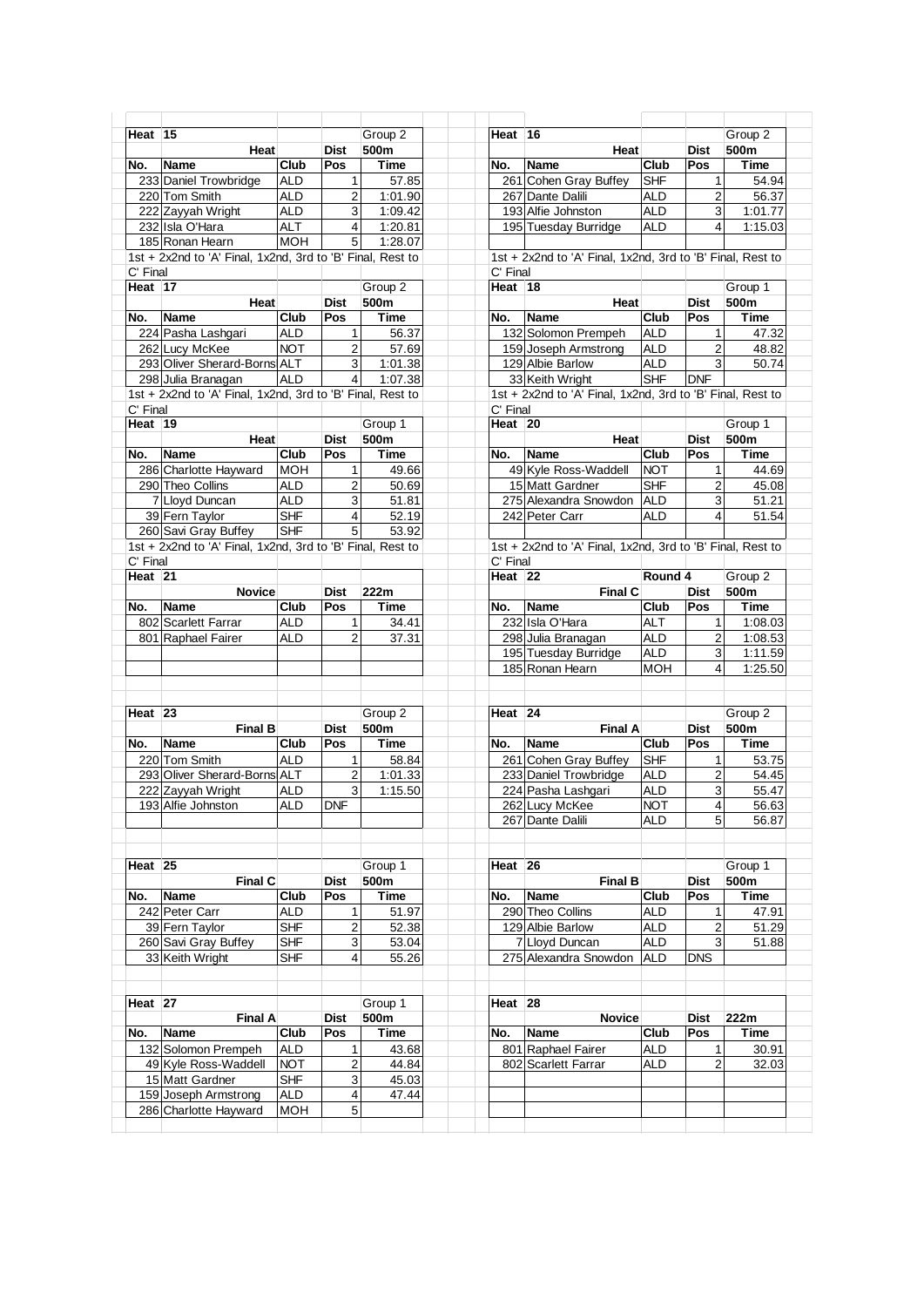|           |                                                         |            |                     | Group 2            | Heat 30            |                                                         |            |                         | Group 2                                                                   |
|-----------|---------------------------------------------------------|------------|---------------------|--------------------|--------------------|---------------------------------------------------------|------------|-------------------------|---------------------------------------------------------------------------|
| Heat 29   | <b>Heat</b>                                             |            |                     | 777m               |                    |                                                         |            | <b>Dist</b>             | 777m                                                                      |
| No.       | <b>Name</b>                                             | Club       | <b>Dist</b><br>Pos  | <b>Time</b>        | No.                | Heat<br><b>Name</b>                                     | Club       | Pos                     | <b>Time</b>                                                               |
|           |                                                         |            |                     |                    |                    |                                                         |            |                         |                                                                           |
|           | 261 Cohen Gray Buffey                                   | <b>SHF</b> | 1                   | 1:29.84            |                    | 233 Daniel Trowbridge                                   | <b>ALD</b> | 1                       | 1:31.53                                                                   |
|           | 262 Lucy McKee                                          | <b>NOT</b> | 2                   | 1:31.82            |                    | 224 Pasha Lashgari                                      | <b>ALD</b> | $\overline{2}$          | 1:32.99                                                                   |
|           | 267 Dante Dalili<br>293 Oliver Sherard-Borns ALT        | <b>ALD</b> | 3<br>$\overline{4}$ | 1:32.68            |                    | 193 Alfie Johnston                                      | ALD        | $\mathbf{3}$            | 1:36.89                                                                   |
|           |                                                         |            |                     | 1:34.31            |                    | 220 Tom Smith                                           | <b>ALD</b> | $\overline{4}$          | 1:37.02                                                                   |
|           | 298 Julia Branagan                                      | <b>ALD</b> | $\overline{5}$      | 1:47.38            |                    | 232 Isla O'Hara                                         | <b>ALT</b> | $\sqrt{5}$              | 1:53.70                                                                   |
|           | 222 Zayyah Wright                                       | <b>ALD</b> | <b>DNF</b>          |                    |                    | 195 Tuesday Burridge                                    | <b>ALD</b> | 6                       | 1:58.49                                                                   |
|           | 185 Ronan Hearn                                         | <b>MOH</b> | <b>DNF</b>          |                    |                    |                                                         |            |                         |                                                                           |
|           | 7 fastest times across both heats qualify to 'A' Final, |            |                     |                    |                    | 7 fastest times across both heats qualify to 'A' Final, |            |                         |                                                                           |
| Heat $31$ | Rest to 'B' Final                                       |            |                     | Group 1            | Heat <sub>32</sub> | Rest to 'B' Final                                       |            |                         | Group 1                                                                   |
|           | Heat                                                    |            | <b>Dist</b>         | 1000m              |                    | Heat                                                    |            | <b>Dist</b>             | 1000m                                                                     |
| No.       | <b>Name</b>                                             | Club       | Pos                 | Time               | No.                | <b>Name</b>                                             | Club       | Pos                     | Time                                                                      |
|           | 15 Matt Gardner                                         | <b>SHF</b> | 1                   | 1:36.69            |                    | 132 Solomon Prempeh                                     | <b>ALD</b> | 1                       | 1:33.28                                                                   |
|           | 49 Kyle Ross-Waddell                                    | <b>NOT</b> | 2                   | 1:38.85            |                    | 290 Theo Collins                                        | <b>ALD</b> | $\overline{a}$          | 1:33.58                                                                   |
|           | 286 Charlotte Hayward                                   | <b>MOH</b> | 3                   | 1:45.23            |                    | 159 Joseph Armstrong                                    | <b>ALD</b> | 3                       | 1:44.38                                                                   |
|           | 242 Peter Carr                                          | <b>ALD</b> | 4                   |                    |                    | 129 Albie Barlow                                        | <b>ALD</b> |                         |                                                                           |
|           | 260 Savi Gray Buffey                                    | SHF        | 5                   | 1:47.05<br>1:55.35 |                    | 7 Lloyd Duncan                                          | <b>ALD</b> | $\overline{4}$<br>5     | 1:47.56<br>1:51.00                                                        |
|           | 33 Keith Wright                                         | <b>SHF</b> | $\,6$               | 1:59.25            |                    | 39 Fern Taylor                                          | <b>SHF</b> | 6                       | 1:52.33                                                                   |
|           | 275 Alexandra Snowdon ALD                               |            | <b>DNS</b>          |                    |                    |                                                         |            |                         |                                                                           |
|           | 7 fastest times across both heats qualify to 'A' Final, |            |                     |                    |                    | 7 fastest times across both heats qualify to 'A' Final, |            |                         |                                                                           |
|           | Rest to 'B' Final                                       |            |                     |                    |                    | Rest to 'B' Final                                       |            |                         |                                                                           |
| Heat 33   |                                                         |            |                     |                    | Heat <sub>34</sub> |                                                         | Round 6    |                         |                                                                           |
|           | <b>Novice</b>                                           |            | <b>Dist</b>         | 333m               |                    | <b>Novice</b>                                           |            | Dist                    | 500m                                                                      |
| No.       | <b>Name</b>                                             | Club       | Pos                 | Time               | No.                | <b>Name</b>                                             | Club       | Pos                     | Time                                                                      |
|           | 802 Scarlett Farrar                                     | <b>ALD</b> | 1                   | 47.44              |                    | 801 Raphael Fairer                                      | <b>ALD</b> | 1                       | 1:05.75                                                                   |
|           | 801 Raphael Fairer                                      | <b>ALD</b> | $\overline{2}$      | 54.71              |                    | 802 Scarlett Farrar                                     | <b>ALD</b> | $\overline{2}$          | 1:09.31                                                                   |
|           |                                                         |            |                     |                    |                    |                                                         |            |                         |                                                                           |
| Heat 35   |                                                         |            |                     | Group 2            | Heat 36            |                                                         |            |                         | Group <sub>2</sub>                                                        |
|           | <b>Final B</b>                                          |            | <b>Dist</b>         | 777m               |                    | <b>Final A</b>                                          |            | Dist                    | 777m                                                                      |
| No.       | <b>Name</b>                                             | Club       | Pos                 | <b>Time</b>        | No.                | <b>Name</b>                                             | Club       | Pos                     | <b>Time</b>                                                               |
|           | 220 Tom Smith                                           | <b>ALD</b> | $\mathbf{1}$        | 1:36.44            |                    | 233 Daniel Trowbridge                                   | <b>ALD</b> | 1                       | 1:28.09                                                                   |
|           | 298 Julia Branagan                                      | <b>ALD</b> | 2                   | 1:46.03            |                    | 262 Lucy McKee                                          | <b>NOT</b> | $\mathbf{p}$            | 1:28.53                                                                   |
|           | 232 Isla O'Hara                                         | <b>ALT</b> | 3                   | 1:54.36            |                    | 224 Pasha Lashgari                                      | <b>ALD</b> | 3                       | 1:31.56                                                                   |
|           | 185 Ronan Hearn                                         | <b>MOH</b> | 4                   | 1:57.00            |                    | 267 Dante Dalili                                        | <b>ALD</b> | $\overline{\mathbf{4}}$ | 1:32.63                                                                   |
|           | 195 Tuesday Burridge                                    | <b>ALD</b> | 5                   | 2:01.81            |                    | 261 Cohen Gray Buffey                                   | SHF        | 5                       | 1:34.73                                                                   |
|           | 222 Zayyah Wright                                       | <b>ALD</b> | 6                   | 2:30.28            |                    | 193 Alfie Johnston                                      | <b>ALD</b> | 6                       | 1:36.41                                                                   |
|           |                                                         |            |                     |                    |                    |                                                         |            |                         |                                                                           |
|           |                                                         |            |                     |                    |                    |                                                         |            | 7                       |                                                                           |
|           |                                                         |            |                     |                    |                    | 293 Oliver Sherard-Borns ALT                            |            |                         |                                                                           |
|           |                                                         |            |                     |                    |                    |                                                         |            |                         |                                                                           |
| Heat $37$ |                                                         |            |                     | Group 1            | Heat 38            |                                                         |            |                         | Group 1                                                                   |
|           | <b>Final B</b>                                          |            | <b>Dist</b>         | 1000m              |                    | <b>Final A</b>                                          |            | <b>Dist</b>             | 1000m                                                                     |
|           |                                                         |            |                     |                    |                    |                                                         |            |                         |                                                                           |
|           | <b>Name</b>                                             | Club       | Pos                 | <b>Time</b>        |                    | No. Name                                                | Club Pos   |                         | Time                                                                      |
|           | 129 Albie Barlow                                        | ALD        | 1                   | 1:45.90            |                    | 290 Theo Collins                                        | <b>ALD</b> | 1                       |                                                                           |
|           | 7 Lloyd Duncan                                          | ALD        | 2                   | 1:48.98            |                    | 15 Matt Gardner                                         | <b>SHF</b> | 2                       |                                                                           |
|           | 39 Fern Taylor                                          | <b>SHF</b> | 3                   | 1:49.77            |                    | 49 Kyle Ross-Waddell                                    | <b>NOT</b> | 3                       |                                                                           |
| No.       | 260 Savi Gray Buffey                                    | <b>SHF</b> | 4                   | 1:50.31            |                    | 159 Joseph Armstrong                                    | <b>ALD</b> | 4                       |                                                                           |
|           | 33 Keith Wright                                         | <b>SHF</b> | 5                   | 1:55.42            |                    | 286 Charlotte Hayward                                   | <b>MOH</b> | 5                       |                                                                           |
|           |                                                         |            |                     |                    |                    | 242 Peter Carr                                          | ALD        | 6                       |                                                                           |
|           |                                                         |            |                     |                    |                    | 132 Solomon Prempeh                                     | ALD        | <b>DNF</b>              | 1:39.68<br>1:31.31<br>1:33.38<br>1:35.20<br>1:42.76<br>1:53.35<br>1:56.80 |